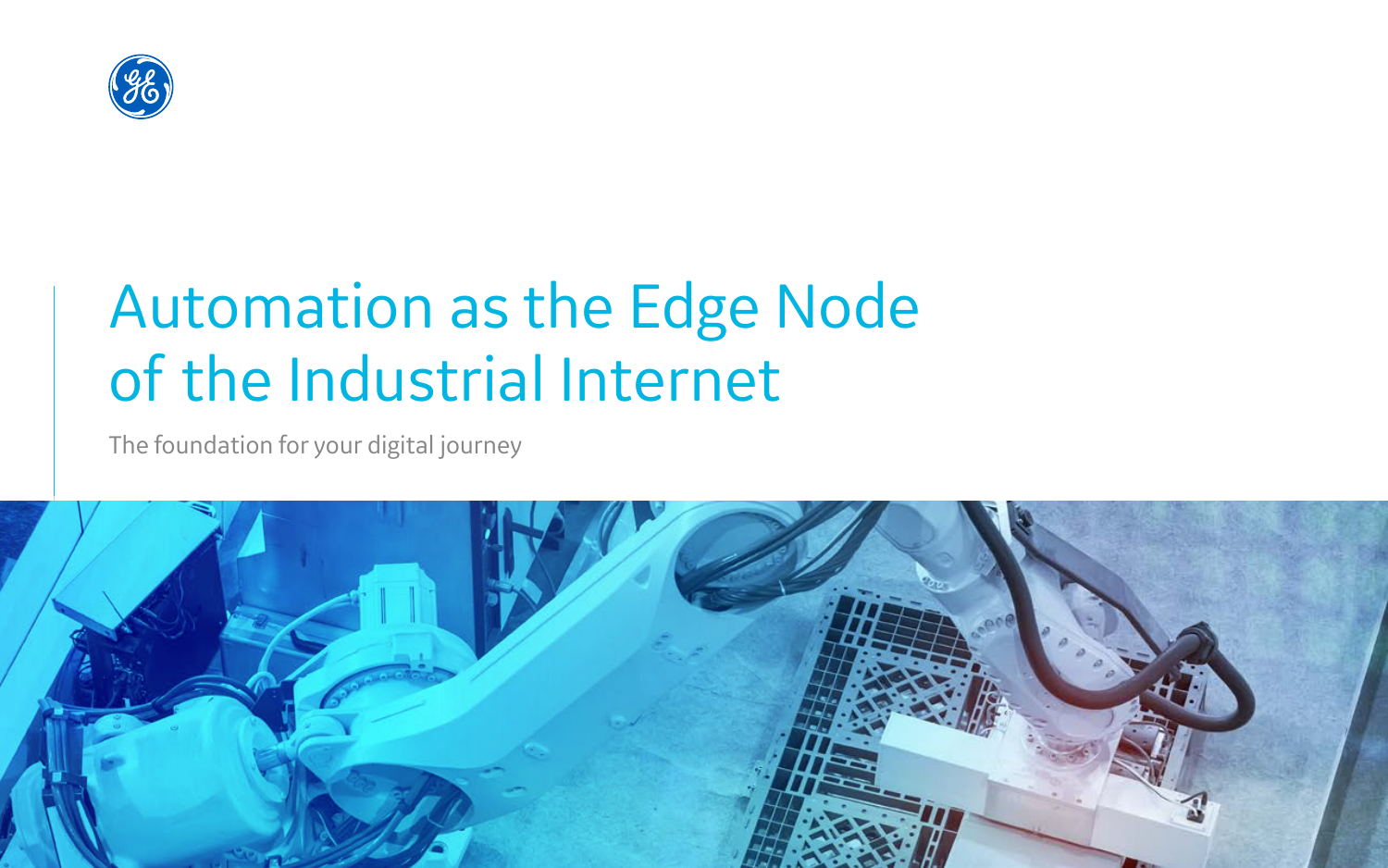#### Executive Summary

Automation technologies have been around for many years. They were the trigger for what many call the third industrial revolution. Now that we have reached the fourth one, known as Industry 4.0, many companies are rethinking their future and trying to understand how they can realize value out of their digital transformation. In this context, what role does the automation layer play?

In this white paper, we will discuss why automation solutions are an intrinsic and key piece of the process, allowing for a smooth transition to a digital era. Transforming data into information, and then into insights using analytics to bring true value to operations and the business. In this context, automation is the layer on which users can build their digital transformation.

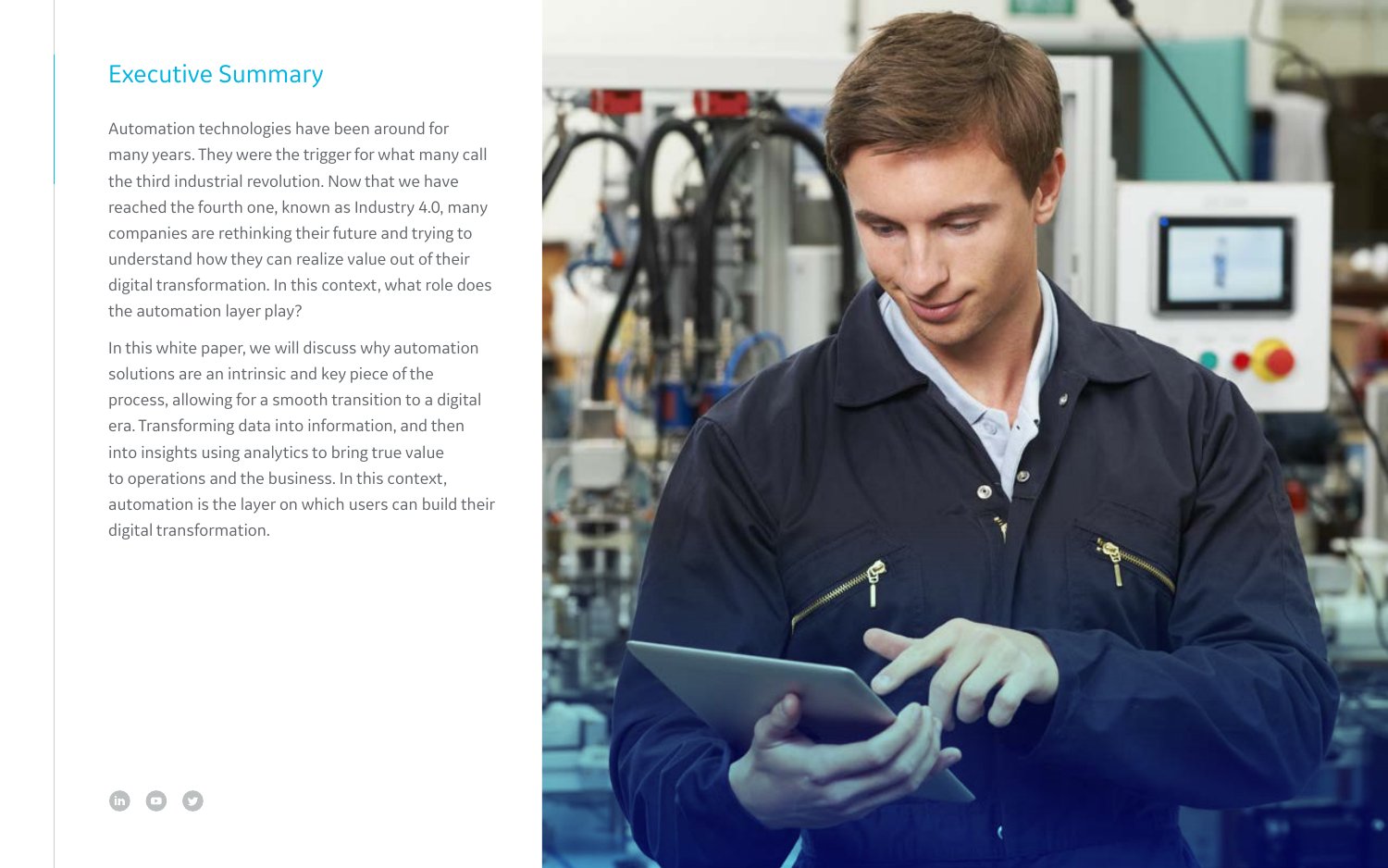To this day, the main goal is to provide the operator with a window on his application using mimics, trend views, alarm views, etc. However, new technologies have made HMI/ SCADA more powerful, easier to use, and more connected. Welcome to Industry 4.0.

Industry 4.0 refers to the fourth industrial revolution (see Figure 1). The first revolution is the introduction of mechanical production at the end of the 18th Century, the second is the introduction of mass production at the end of the 19th to the beginning of the 20th Century, and the use of electrical energy. The third revolution—in the late 1970s—happened based on the use of electronics and IT systems to automate production using what is considered to be the very first PLC, which launched in 1969.

# Automation and Industry 4.0

Automation technologies have been around for many years, but have not fundamentally evolved since. Looking at the software side of it, like HMI/SCADA, the basic capabilities are still the same.

The fourth industrial revolution is based on the use of Cyber-Physical Systems (CPS). A common definition of a CPS is any mechanism that is controlled or monitored by computerbased algorithms, tightly integrated with the Internet and its users. CPSs, the Internet of Things (IoT), and new computing capabilities—such as cloud computing—are what make Industry 4.0 possible.

### INDUSTRIAL REVOLUTIONS

Many companies are rethinking their future and trying to understand how they can capitalize on Industry 4.0 and realize value out of their digital transformations. In this context, the automation layer has been an enabler over the past 50 years.

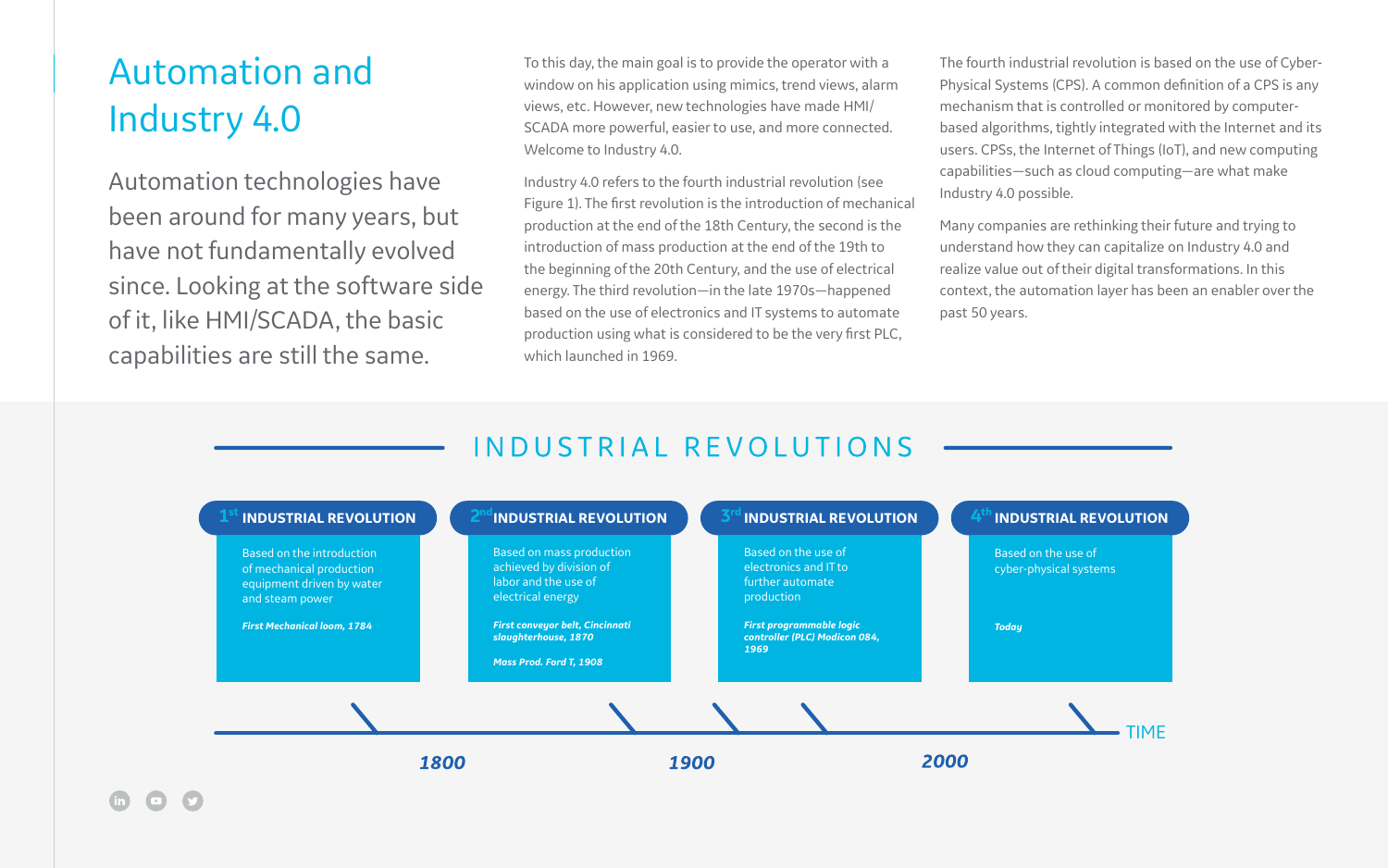Why has this revolution not happened earlier? The answer is simple: the technology was not available until recently. This includes the availabilty of cheap sensors, high speed networks, the ability to manage huge amounts of data at a reasonable cost, unprecedented computational power, and ,of course, the cloud.

Each of these represent a disruption in the traditional model. For example, the rule was to only collect and store the pieces of data that were necessary, either for operational or compliance reasons. Today, data collection and storage are much cheaper than they were. The trend is to collect vast amounts of data and store it without knowing what will be done with this data.

 $\left( \blacksquare \right)$ 

**Marine** 

<u>. Anaanssunan meaan</u>

New forms of human interactions such as touch interfaces or augmented reality systems are another form of disruption. So is mobility. We all expect to be able to access our personal information from anywhere and at any time with our smartphone; the same applies to process or manufacturing data. A plant manager who is on the go wants to be able to keep an eye on his plant while he is away from his office.

## Why now?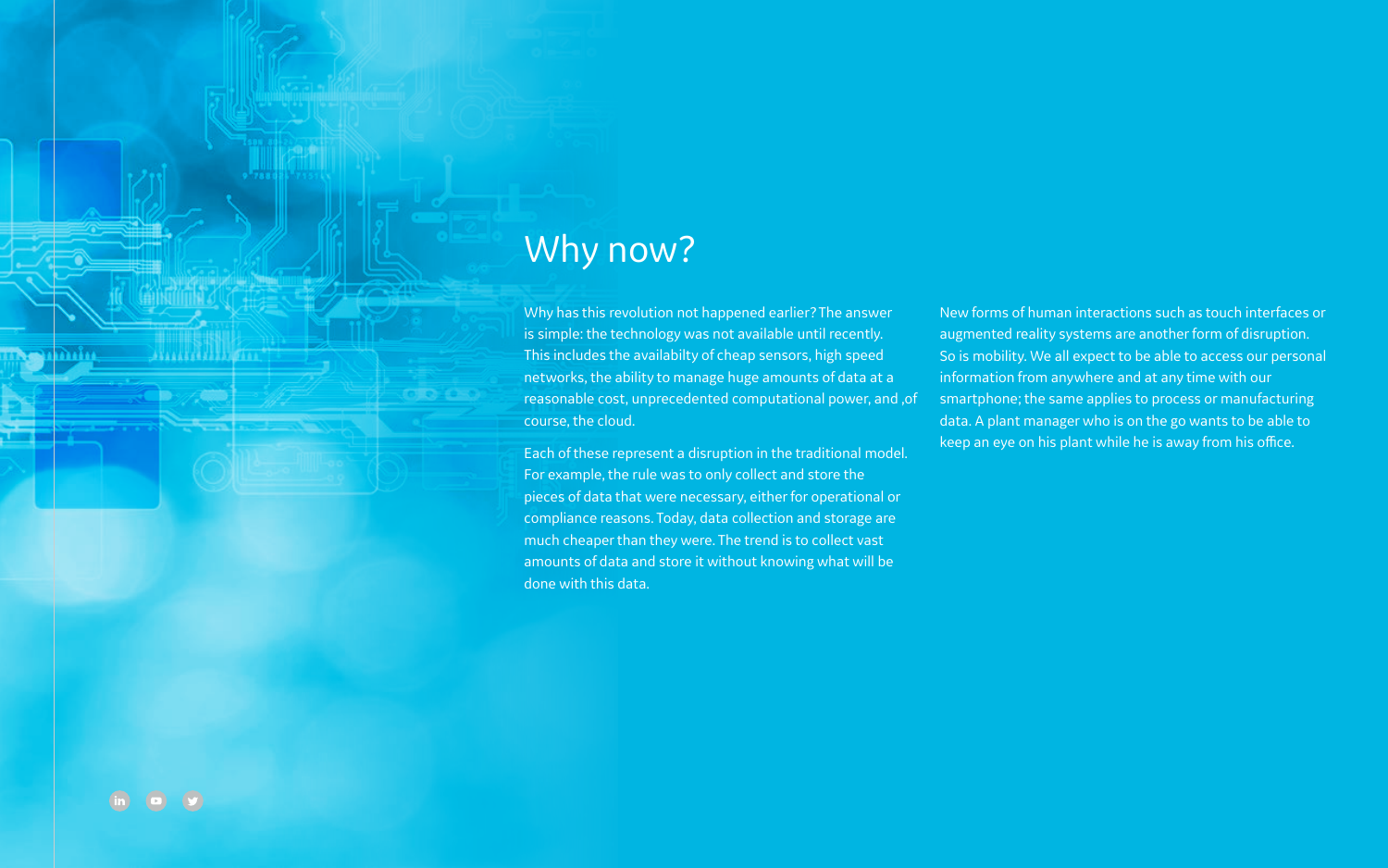#### Digital transformation is a journey

Digital transformation doesn't happen overnight, it's a journey. Like every journey, it must include a clear and achievable goal, whether it is financial, operational, or something else. It must also include the rights steps to make the journey sucessful.

To do this, it is recommended to ignore the IT and OT aspects and take one step back to identify what the main challenges are. And it never hurts to include a pair of external or fresh eyes here.

For example, how can you save in production losses to be more competitive? How can you optimize maintenance strategies and cut processing time? How can you mitigate risk and increase productivity?

Once the goals are set, the next challenge is to draw an implementation roadmap. Many industrial sites have already embarked on the journey without knowing it, like Molière's character—Monsieur Jourdain—speaking prose without even knowing it. We are mostly dealing with "brownfield" applications in Europe and most of them have some kind of automation system installed, an MES or another type of manufacturing management solution in place.

#### Problems that the automation layer solves

One of the key challenges identified by Industry 4.0 and the Industrial Internet Consortium is interoperability. With the emergence of standards like OPC UA, this is becoming less of a problem. When OPC UA is applied to the automation layer, not only does it deliver connectivity, but is also ensures the security of data transfer in a structured way.

You can't control, analyze, or optimize what you cannot see. The flexibility of the automation layer helps bring all the required

*Figure 2 gives the user a good indication of the maturity level of his application. The automation layer helps solve one of the key problems faced by the industry, which is the data gap—islands of data or production systems that are not connected.*

data and can bridge the gap between disparate systems at low cost, this with the speed and accuracy required to be able to have a holistic view on someone's application.

Another topic that is often unknown by the IT engineers is the performance and near realtime nature of the automation layer. You cannot replace a control system with a





cloud-based solution. Control systems are down to the millisecond resolution and HMI/ SCADAs deliver sub-second view and control on the processes, not the performance that a cloud-based system could deliver.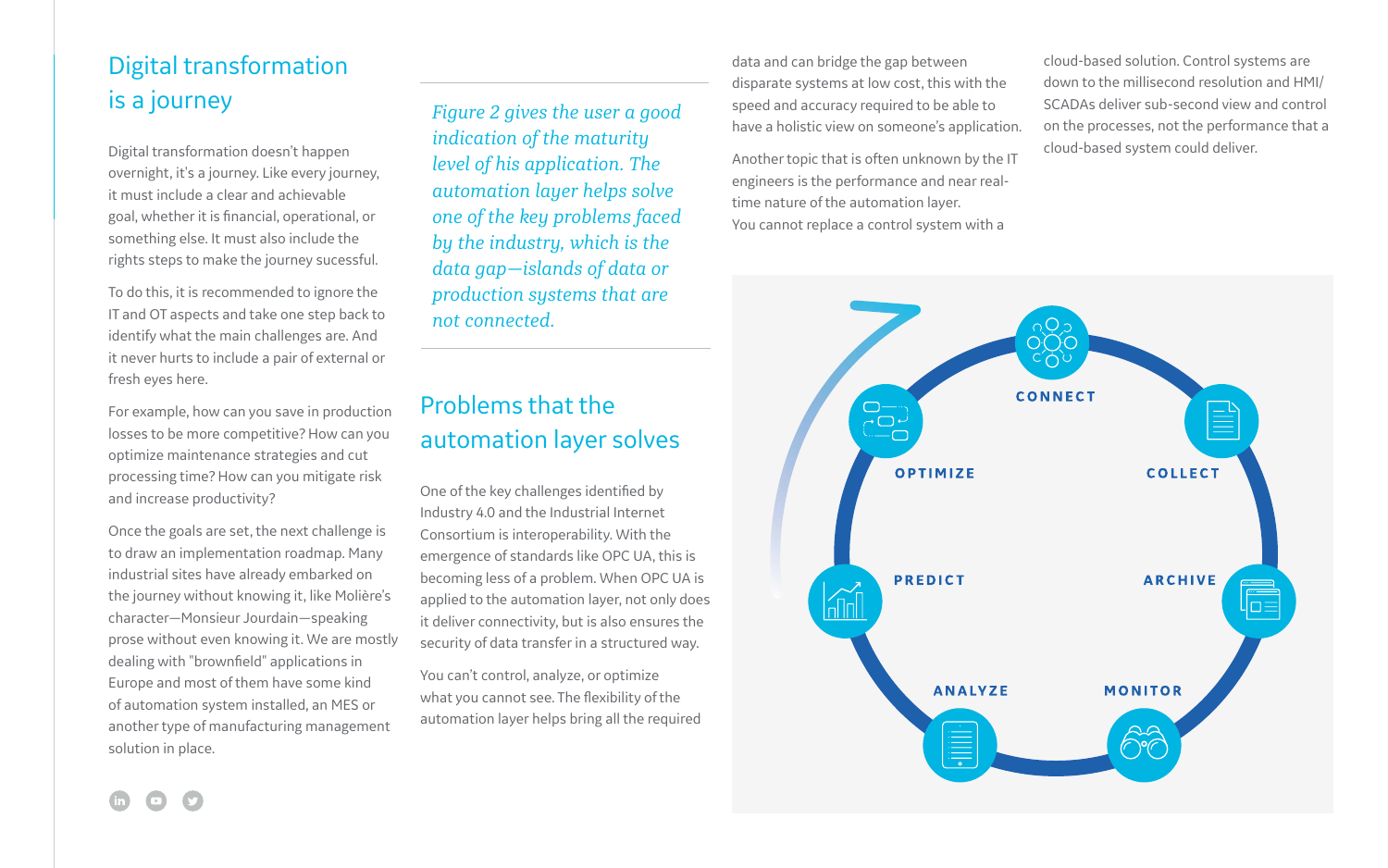#### Automation as a way to mitigate the risk of disruption

It is key for existing plants or infrastructures to ensure that there will be no disruption in the production process or operation itself during digitization. Users who have been through the implementation of an ERP system are often reluctant to change. They fear a disruption in their process, involving unexpected downtimes and tools that will confuse the workforce, or will require extensive training. Quite the opposite of an ERP, it's recommend to start small and deploy at your own pace. As we have seen earlier, the first step is to modernize what exists, look at the gaps, and build on top of it.

Automation technologies can help mitigate the risk of disruption. They are mature and proven technologies that can deliver new capabilities while making sure that the application remains safe, available, and compliant.



# Digital transformation and the cloud

#### Digital transformation doesn't always mean cloud.

A lot of tools can be deployed on-premises, as part of the automation solutions, in order to make operations personnel more efficient, reduce the risk of errors, and improve work consistency, positively impacting the compliance of their process if applicable, and ultimately the bottom line.

Digital work process management software delivers huge outcomes and can be seamlessly deployed on top of an existing automation layer, enabling the (almost) paperless plant. Typical applications range from Standard Operating Procedures (e-SOPs) to maintenance procedures or operator rounds.

Also, the digital transformation process must take the user into account and make sure that he is only affected by the changes in a positive way. The aim is to make the life of the people easier: operators, engineers, production managers, etc. Nowadays, industry users expect the tools they have at their disposal in their everyday life to be available at work. Modern HMI/SCADAs can deliver content on any connected device—PC, smartphone, tablet—giving them the tools that fit their needs and deliver the same user experience to their own device. Mobile devices have demonstrated the ability to increase their efficiency. A recent study from Canada shows that mobile operators are 30% more efficient than the ones using a fixed device.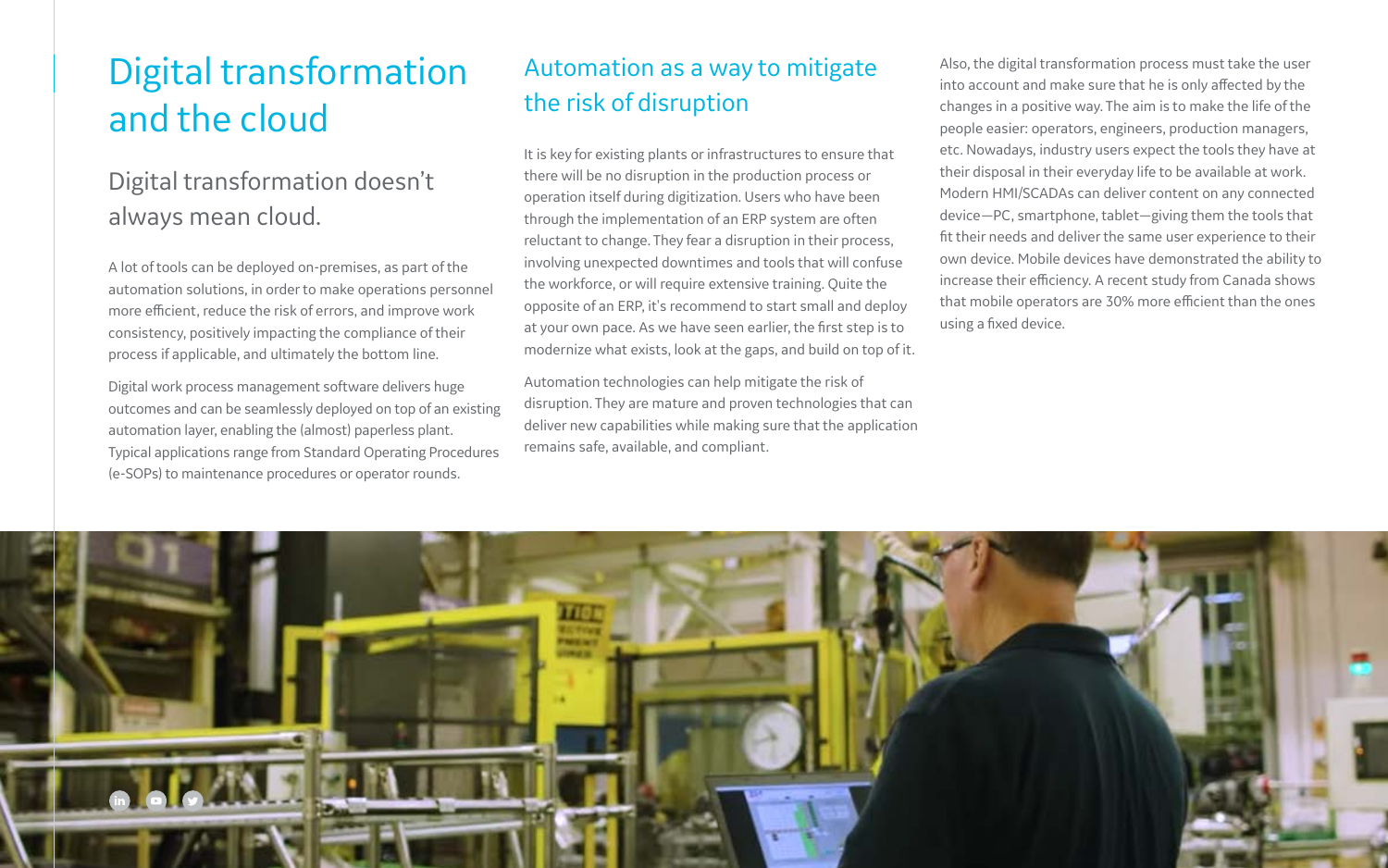# Going the extra mile

Once the foundations are strong, you can build the rest of the house. 85% of the data used by analysis and analytical tools, such as Asset Performance Management (APM) software or Operations Management Software (OPM), come from the field (OT data). They represent the second part of the journey.

Gartner defines APM as a range of solutions that encompass the capabilities of data capture, integration, visualization, and analytics tied together for the explicit purpose of improving the reliability and availability of physical assets.

There are three big drivers that have plagued infrastructure owners and operators since the commissioning of their operations: How to simultaneously improve availability, manage risk, and reduce costs. The ultimate goal is to ensure optimal asset performance to maximize your desired outcomes.

> Many users begin at the risk stage of this scenario. This involves a process of assessing the criticality of all the assets within their business as high, medium, and low. APM delivers an optimized plan to reduce costs while appropriately mitigating the risk of failure based on consequences and probability.

The user is encouraged to develop asset strategies, which are targeted holistic and optimized activities that specifically mitigate potential risk for the asset failure through preventive and predictive maintenance, inspection, monitoring, engineering, and analytical methodologies.

Pieces of equipment age, business and compliance requirements change, process conditions alter, and asset health can deteriorate over time. APM can dynamically monitor emerging threats and automatically take actions—ranging everywhere from a notification that the strategy should be adjusted to or automatically creating a recommendation for corrective repair work to be done.

Recommendations issued by the analytics are then fed back to the process, via the automation layer; whether it is through an HMI/SCADA, in which case the operator will be able to check the recommended parameters before they are sent to the actual process, or directly to a PLC.

Once again, transforming data into information, and then into insights using analytics brings true value to operations and the business. This is the core of APM applications. It is all about making more informed decisions, being proactive, and optimizing processes.

**Outcomes**

**Improve Availability & Reliability**

**Reduce Costs**

**Manage Risk**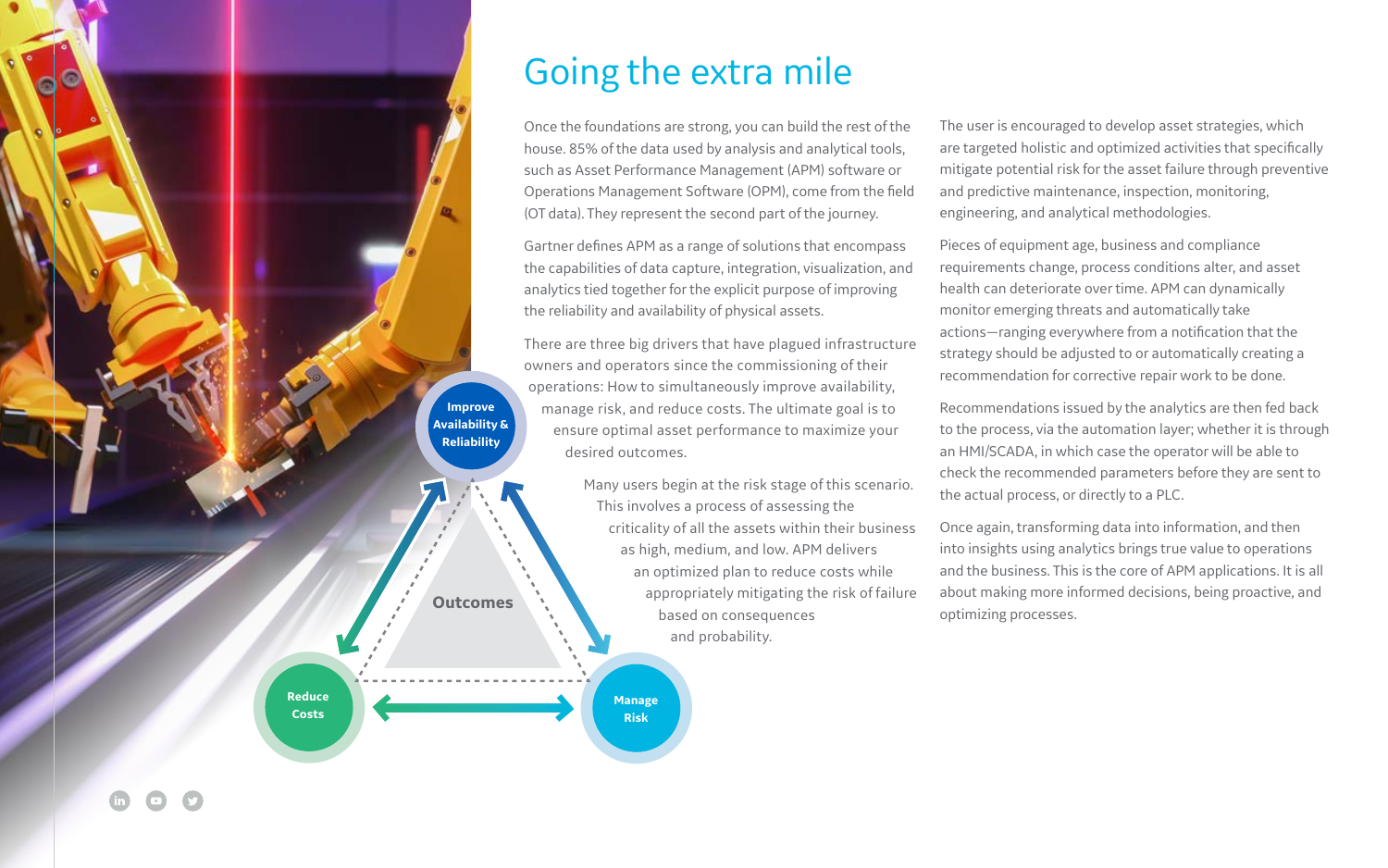# Conclusion

In summary, if you're looking at your digital transformation journey, it starts with the automation layer. By leveraging automation as the foundational piece of your digital transformation, you can capitalize on many of its benefits, such as:

- It delivers easy connectivity, complete visibility, and control
- It enables digitization of the plant floor without any disruption
- It is the trusted source of the majority of data used for analytics and optimization
- It is an onramp to the cloud and the analytics

#### References

*Industrie 4.0: Federal Ministry of Economic Affairs and Energy OPC UA: https://opcfoundation.org/about/opc-technologies/opc-ua/*